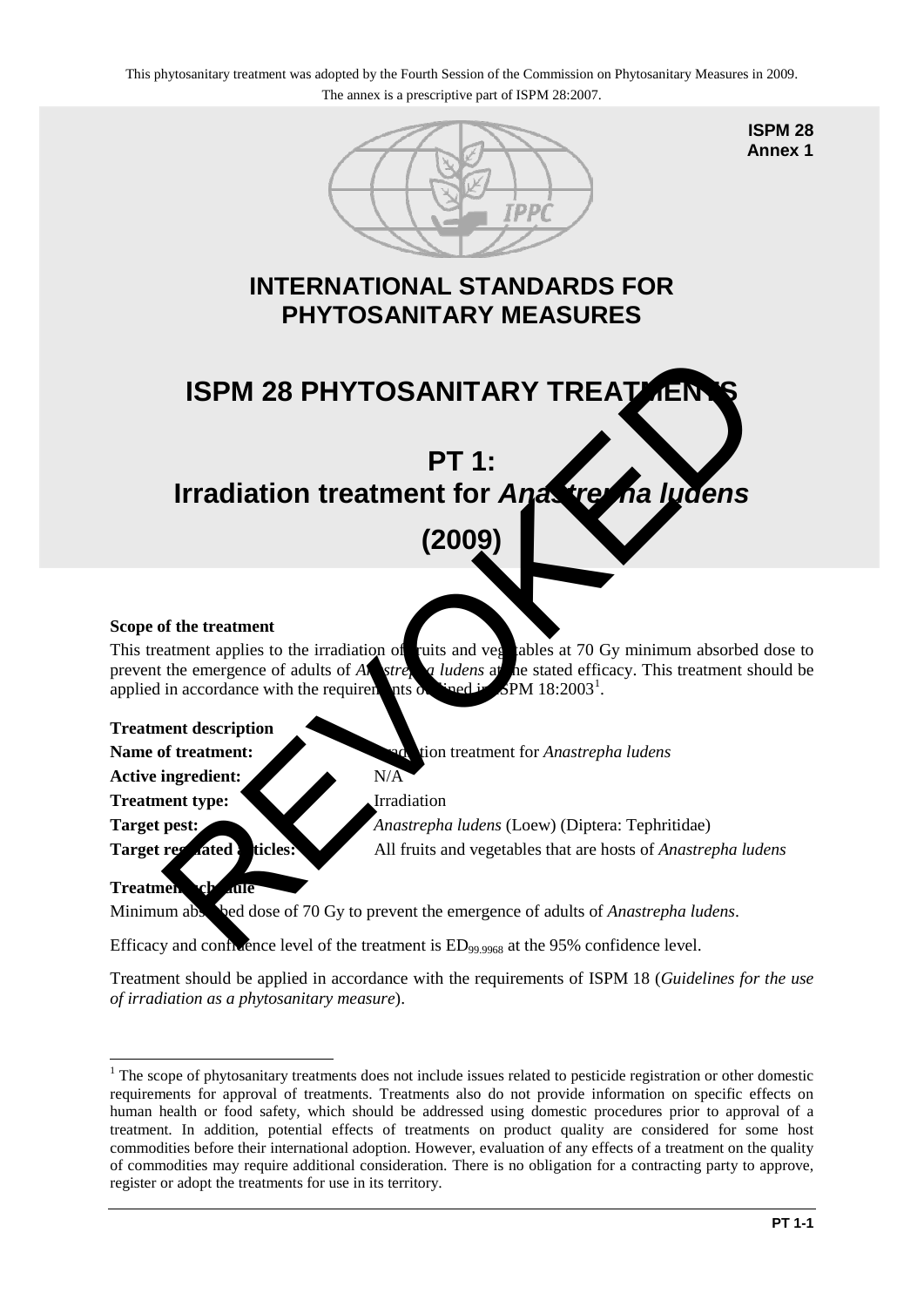This irradiation treatment should not be applied to fruit and vegetables stored in modified atmospheres.

#### **Other relevant information**

Since irradiation may not result in outright mortality, inspectors may encounter live, but non-viable *Anastrepha ludens* (larvae and/or pupae) during the inspection process. This does not imply a failure of the treatment.

The Technical Panel on Phytosanitary Treatments based its evaluation of this treatment on the research work undertaken by Hallman & Martinez (2001) that determined the efficacy of irradiation as a treatment for this pest in *Citrus paradisi*.

Extrapolation of treatment efficacy to all fruits and vegetables was based on knowledge and experience that radiation dosimetry systems measure the actual radiation dose absorbed by the target pest independent of host commodity, and evidence from research studies a variety of pests and commodities. These include studies on the following pests and hosts: *Anastrepha lums* (*Citrus paradisi* and *Mangifera indica*), *A. suspensa* (*Averrhoa carambola*, *Citrus paradisi* and *Mangifera indica*), *Bactrocera tryoni* (*Citrus sinensis*, *Lycopersicon lycopersicum*, *Malus domestica*, *Mangifera indica*, *Persea americana* and *Prunus avium*), *Cydia pomonella* (*Aalus domestica* artificial diet) and *Grapholita molesta* (*Malus domestica* and artificial diet) usto et al., 2004; Gould & von and *Grapholita molesta* (*Malus domestica* and artificial diet) susto *et al.*, Windeguth, 1991; Hallman, 2004, Hallman & Martinez, 201; Jesse *et al.*, 92; Mansour, 2003; von Windeguth, 1986; von Windeguth & Ismail, 1987). It is recognized lowever, that treatment efficacy has not been tested for all potential fruit and vegetable hosts of the target pest. If evidence becomes available to show that the extrapolation of the treatment over all hosts of this pest is incorrect, then the treatment will be reviewed. blation of treatment efficecy to all fruits and vegetables was based on knowled<br>nee that radiation dosinerty systems measure the actual radiation doses.<br>
determinent of host commodity, and evidence from research studies.

### **References**

- **Bustos, M.E., Enkerlin, W., Reyes, J. & Toledo, J. 2004.** Irradiation of mangoes as a postharvest quarantine treatment for fruit fl**ides** (Diptera: Tephridae). *Journal of Economic Entomology*, 97: 286−292.
- Gould, W.P. & von Windesuth, D.L. 1991. Gamma irradiation as a quarantine treatment for carambolas infested with Caribbean fruit flies. *Florida Entomologist*, 74: 297−300.
- Hallman, G.J. 2004 Ionizing irradiation all quarantine treatment against Oriental fruit moth (Lepidoptera: Tortricidae) in ambient and hypoxic atmospheres. *Journal of Economic Entomology*,
- Hallman, G.J. Martingz, L.P. 2001. Ionizing irradiation quarantine treatments against Mexican fruit fly (Diptera: Tephritidae) in citrus fruits. *Postharvest Biology and Technology*, 23: 71−77.
- **Jessup, J., Rigney, C.J., Millar, A., Sloggett, R.F. & Quinn, N.M.** 1992. Gamma irradiation as a commodity treatment against the Queensland fruit fly in fresh fruit. *Proceedings of the* **Research Coordination Meeting on Use of Irradiation as a Quarantine Treatment of Food and** *Agricultural Commodities*, 1990: 13−42.
- **Mansour, M.** 2003. Gamma irradiation as a quarantine treatment for apples infested by codling moth (Lepidoptera: Tortricidae). *Journal of Applied Entomology*, 127: 137−141.
- **von Windeguth, D.L.** 1986. Gamma irradiation as a quarantine treatment for Caribbean fruit fly infested mangoes. *Proceedings of the Florida State Horticultural Society*, 99: 131−134.
- **von Windeguth, D.L. & Ismail, M.A.** 1987. Gamma irradiation as a quarantine treatment for Florida grapefruit infested with Caribbean fruit fly, *Anastrepha suspensa* (Loew). *Proceedings of the Florida State Horticultural Society*, 100: 5−7.